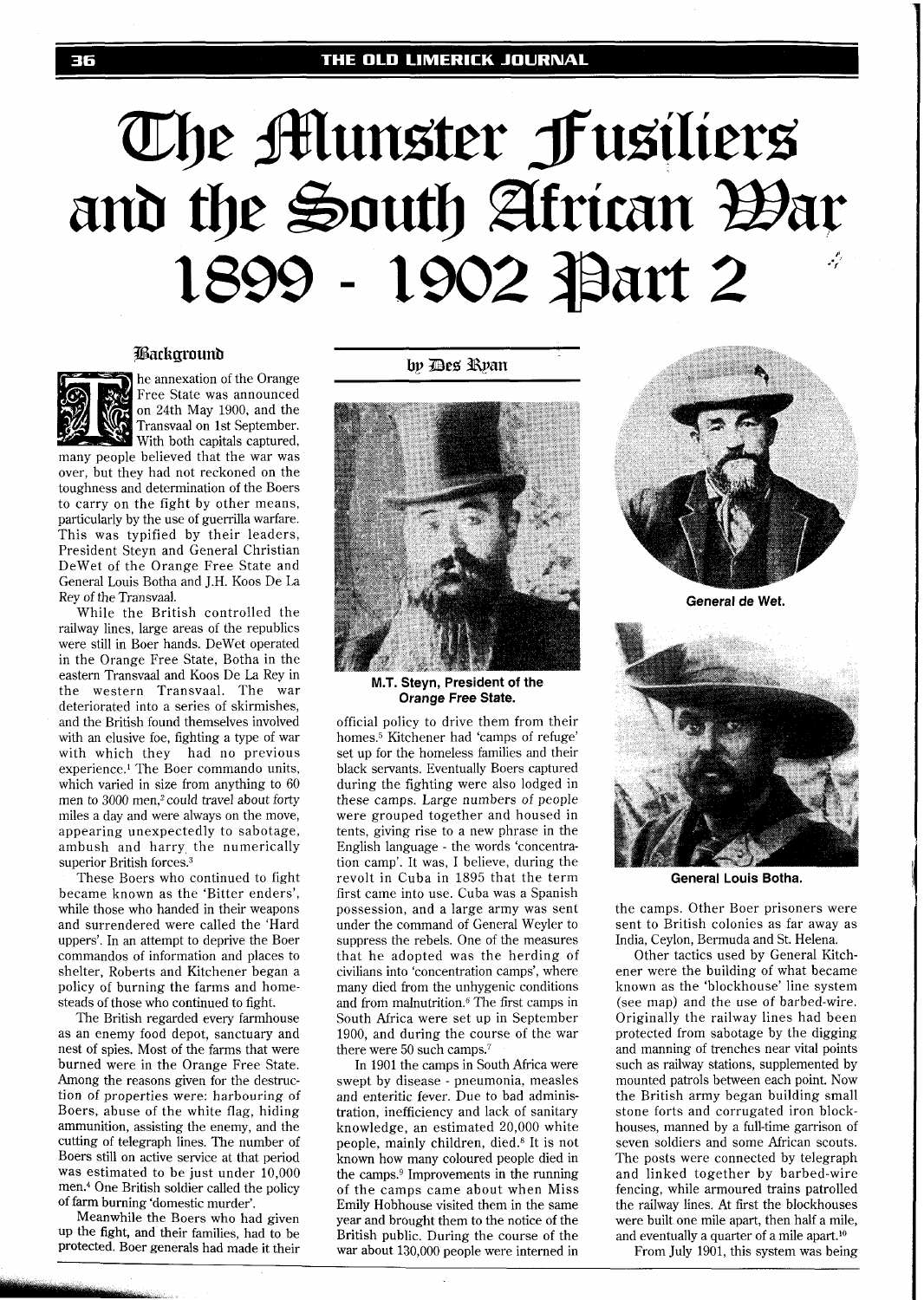# **WINTER EDITION 1998**



**South Africa, 1899-1902, showing places named in the text.** 

constructed across the whole of South Africa. It served several purposes - as a barrier to restrict Boer movements, and it carved up the countryside into areas of more manageable size in which to trap Boer commando units.<sup>11</sup> The blockhouse line system covered an area of 3,700 miles and had 8,000 blockhouses manned by 50,000 troops and 16,000 Africans. Although the blockhouses were bulletproof, they were not shell-proof, but by this time the Boers were fighting a guerrilla war and had practically given up using artillery. $12$ 

Another drastic measure taken by the British was death by execution. General Kitchener used Africans to help in the manning of the blockhouse lines. When the Boers captured non-whites with weapons, they shot them; British courtmartials condemned the Boers to death for murder. Another act which drew the death penalty was the burning of public buildings. Cape Colony was put under martial law after a number of raids into the colony by Boer commando units between 1900 and 1901. The Boers burned public

buildings when they came across them, regarding this as reprisal for what the British had done to their farms.13 Cape Dutch who took up arms against the British were also liable to be executed for rebellion.

## The **Munsters**

Early in May 1900, the Munsters, now attached to the 20th Brigade under General Paget, left Warrenton, moving back down the railway line to Windsorton Road Station.14 From there the men began what can only be described as a long march:-

'The hardships we have gone through are not to be forgotten. We had to march 127 miles, and some of that was forced marching, on half our food, hard biscuits and bully meat and a drink of cold tea. This country is no good; I can see nothing in it since I came out. All the time that I have travelled there was not one tree to be seen only barren land. I will be very glad to get away from this place, as there is nothing but dead horses and cattle lying



**Field Marshal Lord Roberts with his Sikh servant.** 

37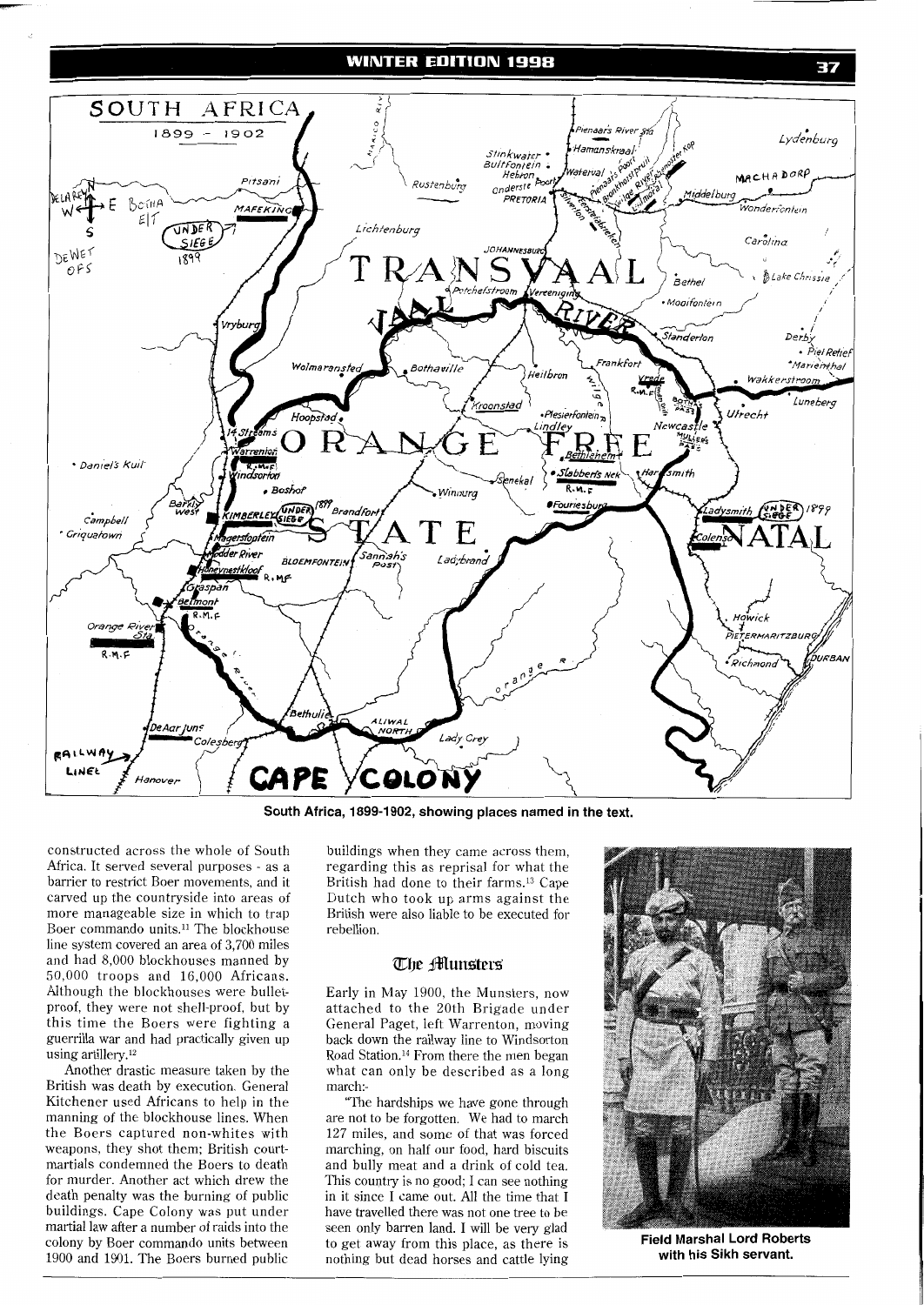# THE OLD LIMERICK JOURNAL

about. There is sure to be a plague after this war. Our clothes are in rags, and we have none to replace them. We left Warrenton on the 8th of May, after fighting there for seven weeks. We went to Windsorton Road, and from there to Boshof, from Boshof to Hoopstad, from Hoopstad to Bothaville, from Bothaville to Kroonstad, and from Kroonstad to Lindley, and we had some fighting at Lindley with DeWet (a Boer general). He captured 400 of our Imperial Yeomanry (mainly Irish). They were too far ahead; they were acting as scouts. I did not see a paper for the last couple of months. I suppose the war will be over by the time you get this letter. We don't hear much of what is going on in the country, as we are kept in the dark of everything - even we would not be told where we would be going to when on the march"15

"We first came across DeWet outside Boshoff, and kept on his track until we came to Lindley. We occupied that town for one month. There I suffered the most. We were twelve days besieged; always on the alert from daylight to darkness. We had only four guns of the 38th Field Battery, one half of our battalion, half the Yorkshire Light Inf., two companies of the Scottish Rifles, the other half of the battalion bringing a convoy from Kroonstad. DeWet you know was the downfall of General Gatacre (who returned to England in disgrace). He is the devil after convoy and very often succeeds. Two days



**Grenadier Guardsmen manning a blockhouse.** 

before our convoys came, after trying to flank us for three weeks, he shelled us right, left, front and rere. If his shells were good I would not be the writer of this letter. His shells were good but badly timed. He made a desperate rush up the right flank to capture our convoy, but the little garrison fought with all their might, having but very few casualties; they meant to defend it, though we were properly starved. We had to pay 4d. for a loaf of black bread. It would barely do a hungry man for his breakfast; 1s. 6d. for a pound of sugar; 2s. for as much Indian meal as

would fit in a small handkerchief; tobacco cannot be had for love or money. We were supposed to have DeWet surrounded several times but he got away. He is still at large, but it will not be long."l6

أثبوه

During the fighting at Lindley, a line of outposts extending half-way around the town was manned by the Munsters and other regiments. During the whole month of June there was fighting every day, and the Boers constantly shelled the area. On one day alone, over 200 shells were fired at the Munsters positions, seriously wounding one man. This led to the supply



38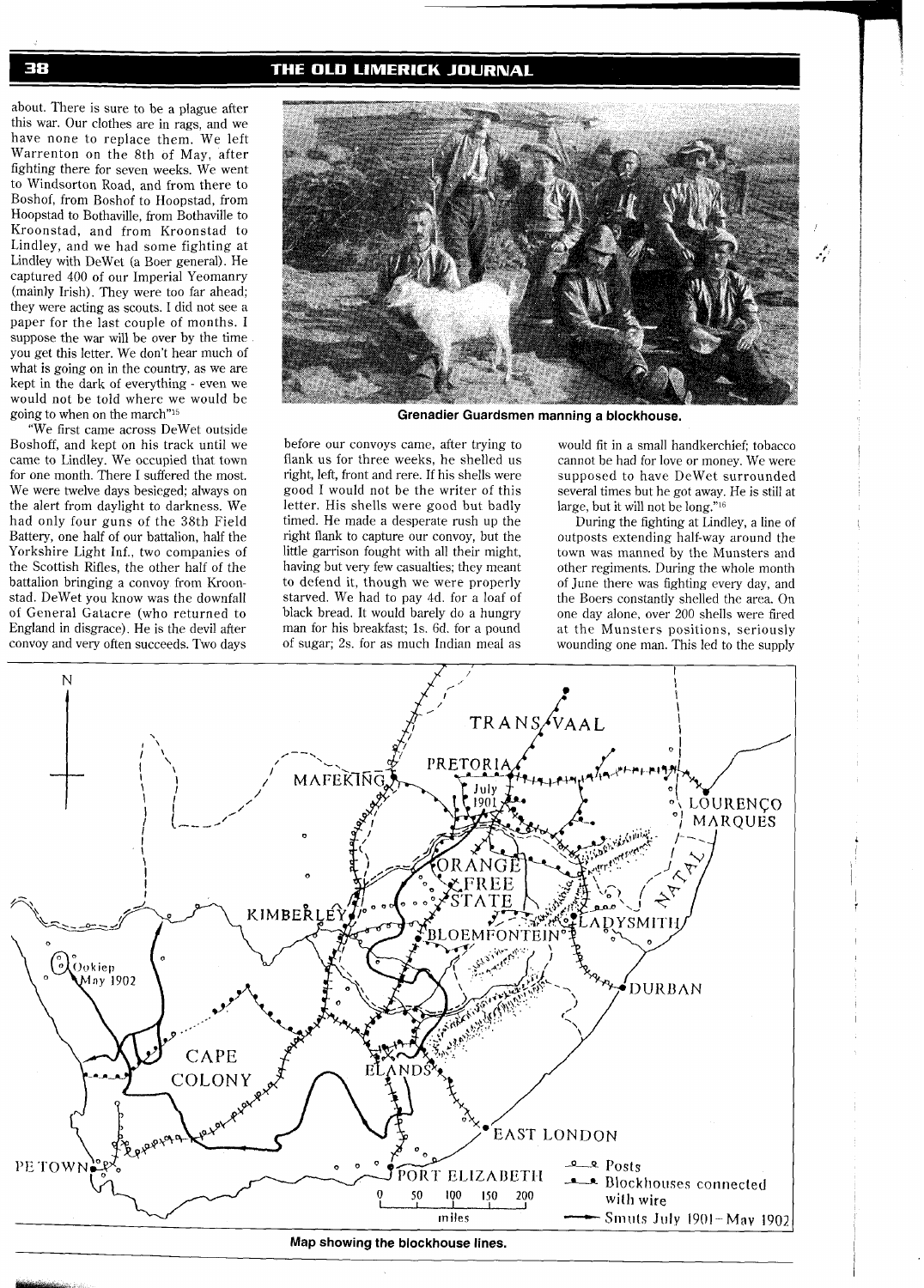

**Lord Kitchener.** 

of rations running short. On June 26th, the Boers made a determined effort to take the town, but were beaten back on all sides. The next day the attack was renewed, but the timely arrival of reinforcements from Kroonstad forced the Boers to withdraw.17

# **Kruger**

To avoid being captured by the advancing British forces, President Kruger left Pretoria, the capital of the Transvaal, in a private railway carriage. While his train was stopped at Machadorph, he was interviewed by a British newspaper reporter, who had crossed into the Transvaal from Portuguese territory:

"It is true that British forces have occupied Pretoria," said Kruger, "that however does not mean the end of the war. The Burghers are determined to fight to the last as long as 500 armed men remain in the country."

In reference to the capture of the capital, he said: "Capital, what is a capital? The republican capital, the seat of government, is here in this car. There is no magic about any special site. Our country is invaded, but not conquered. I shall not leave my country."

Mr. Francis Reitz, the State Secretary, who was travelling with the President, said that "the war is not yet over. Guerrilla warfare will go on over an enormous area. We intend to fight to the bitter end."

President Kruger intervened to say that "it is only now that the real struggle has begun."l8

On July 2nd, Paget's 20th Brigade, joining forces with Major-General Clements' Brigade, moved out of Lindley towards the town of Bethlehem and Slabberts Nek. On July 6th, a rider with a flag of truce went forward to the Boer positions at Bethlehem and demanded the



surrender of the town. This was refused by General DeWet. General Paget made a wide turning movement and succeeded in getting hold of the most important position covering the town. This was done before dark by two companies of the Munsters and the Yorkshire Light Infantry. During the fighting the Munsters ran out of ammunition and had to take the Boer positions at bayonet point. Thirty-two Munsters were killed or wounded during the engagement.<sup>19</sup> The following morning the fighting continued and by noon the town was in British hands.

After a weeks rest, the battalion

received orders to force Slabberts Nek, a passage-way through the hills. The day before the attack, July 22nd, there was a severe rainstorm, and when the men went into action the next day their uniforms were still wet. The Boers were entrenched in the hills on both sides of the Nek. Two companies of the Munsters were sent forward to check out the area and, if possible, to bring rifle fire to bear on the Boer artillery. The Boers were so strongly entrenched that the men were ordered to return. The next morning the Boers evacuated their positions and retreated towards Fouriesburg.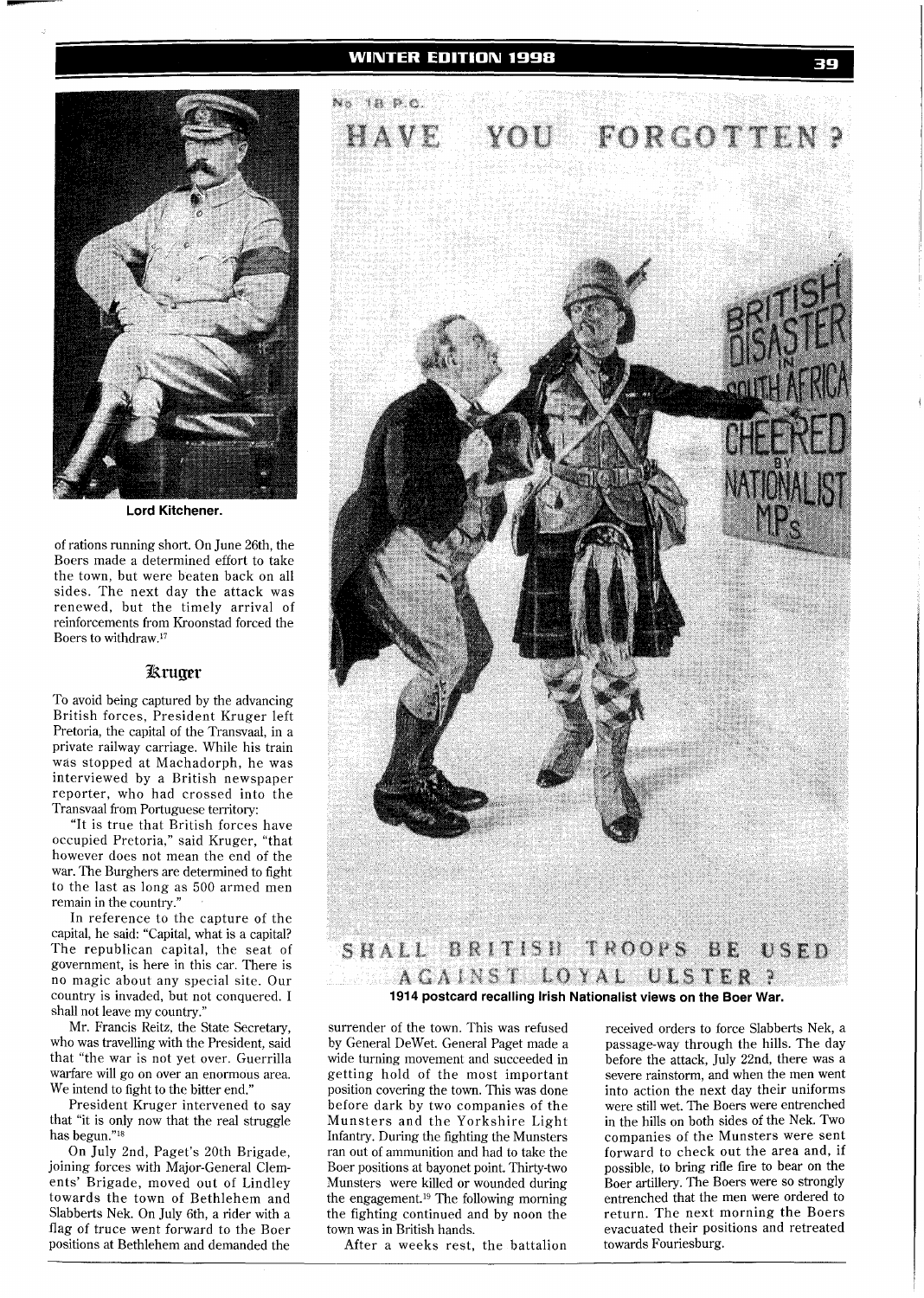## THE OLD LIMERICK JOURNAL



**Boers in a concentration camp on the island of St. Helena.** 

Realising that he could be trapped behind the hills, DeWet split his forces and made his way back during the night through the British forces camped nearby. The remaining Boers elected Marthinus Prinsloo as leader and continued their retreat towards Fouriesburg.

On 30th July, Paget's forces reached Fouriesburg, where over 100 British soldiers were being held captive. The Munsters were present when Prinsloo and his force of over 4000 men surrendered, and the captive soldiers were released. Two weeks later, on August 13th, the Munsters travelled by rail to Pretoria, where the next day they had the honour, with the 1st West Riding Regiment, of marching past the commander of the British forces in South Africa, General Roberts.<sup>20</sup>

## Limerick

There was much sympathy for the Boer cause in Limerick, and throughout the country and the world. There were often nights when some poor man, on his way home from the pub with a few drinks on him, would shout "Up the Boers", leading to an appearance in court charged with being drunk and disorderly. On one occasion, a man was assaulted for wearing a khaki tie.21 But these were minor incidents compared to some more serious cases. A Munster Fusilier sergeant in charge of Strand Barracks was arrested for tampering with the mail from South Africa and taking two sovereigns from a letter.22 Many complaints were also received about the conduct of several women who were receiving separation allowances from the British War Office while their husbands were on active

service in South Africa. From the moment the money was received until it ran out, some of the women were rarely sober, with the result that their young families were neglected.23

Two prominent people in the nationalist movement visited Limerick in September and December 1900, and both of them made reference to the war in South Africa. Michael Davitt, a Land League leader and member of the Irish Parliamentary Party at Westminster, resigned his seat when the war started and went to the Transvaal. Afterwards he wrote a book called *The Boer Fight for Freedom.* He came to Limerick for a meeting of the United Irish League on Sunday, 2nd September, and had this to say: 'I have been in South Africa and in the Boer trenches, and I can say that the bravery was all on one side, and if General Botha had 40,000 men instead of 30,000, he would have licked General Roberts.'24

At a meeting of Limerick Corporation on Thursday 18th October, Councillor Whelan proposed that the Queen of the Netherlands, the youngest monarch in Europe, should be thanked for offering President Kruger the protection of her flag in his hour of distress and having to leave his native land. (By this time Kruger had fled into Portuguese Mozambique). Councillor O'Brien refused to be associated with monarchy, declaring himself to be a republican. He said that he sympathised with Kruger, but would not support the motion, which was carried with four votes against.<sup>25</sup>

Maude Gonne, a nationalist and suffragette, arrived in Limerick on Wednesday 12th December to give a lecture in the Athenaeum on 'Ireland and her Foreign Relations'. She had been in the Transvaal earlier in the year and had met Major John McBride, who had formed a pro-Boer Irish Brigade, reputed at one time to have had  $2000$  men.<sup>26</sup> In the course of her lecture Miss Gonne said that Major McBride had done more for Ireland in organising the Brigade than any other living man. He saved Ireland's honour at a time of great need. The English Press, and news agencies all over the world for England, had not neglected her foreign relations, and were publishing the fact that 16,000 Irishmen were fighting in the Transvaal against the Boers and liberty, while the world was crying shame on Ireland and saying that Irishmen were miserable serfs.

On the following night, Thursday, a special meeting of the Corporation was called to confer the freedom of the city on Miss Gonne. The Mayor, John Daly, in announcing the decision to present her with the freedom, remarked that it was a distinction she had earned. At the conclusion of his address, Miss Gonne signed the roll of freedom.

Councillor Whelan then proposed that President Kruger be accorded the same honour. Councillor O'Brien wanted President Steyn's name included. Councillor Stokes wanted to know if they were acting legally in offering the freedom to a man who was at war with England, and pointed out that Kruger would never be able to exercise the franchise. Councillor Whelan noted that when Mr. Gladstone was made a freeman, the Mayor and Town Clerk went to England to get his signature on the roll book. Finally the proposal was carried by 22 votes to 2 against.<sup>27</sup>

On August 15th, General Paget's column left Pretoria, moving northwards along the railway line, on their way to Warmbath. A few days later they clashed